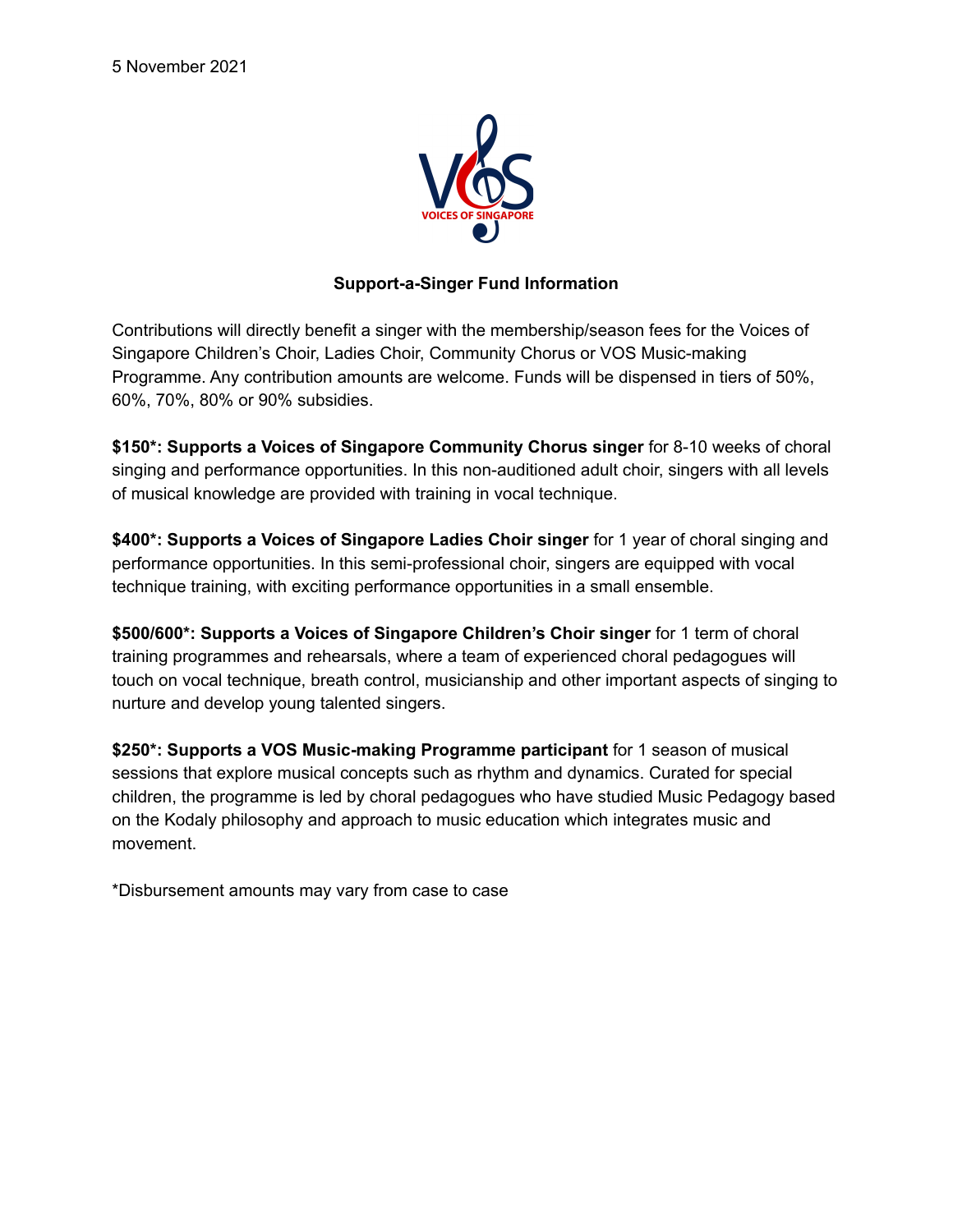## **1. How to Contribute**

Individuals who wish to make a contribution to the Support-a-singer Fund may write in to [contact@voicesofsingapore.com](mailto:contact@voicesofsingapore.com) and the VOS Team will be in touch to arrange a contribution.

Contributors within a predetermined period (Eg. 1 Jan 2021 to 30 Jun 2021) will be provided with an update through email at the end of the period, detailing the number of singers who were supported through the fund with subsidies.

### **2. How to Apply**

Singers may apply for a subsidy of term/membership fees by writing to [contact@voicesofsingapore.com](mailto:contact@voicesofsingapore.com) or approaching any member of the VOS Team in person. A phone/in-person interview may be conducted, and supporting documentation will be required.

| <b>Subsidy Tier</b> | <b>Eligibility Criteria</b>                                                                            |
|---------------------|--------------------------------------------------------------------------------------------------------|
| 90% Subsidy         | Monthly gross household income of \$2,750 or less, or a monthly<br>per capita income of \$690 or less. |
| 80% Subsidy         | Monthly gross household income of \$3,000 or less, or a monthly<br>per capita income of \$750 or less. |
| 70% Subsidy         | Monthly gross household income of \$3,250 or less, or a monthly<br>per capita income of \$820 or less. |
| 60% Subsidy         | Monthly gross household income of \$3,500 or less, or a monthly<br>per capita income of \$880 or less. |
| 50% Subsidy         | Monthly gross household income of \$3,750 or less, or a monthly<br>per capita income of \$940 or less. |

#### **Criteria for Working Individuals**